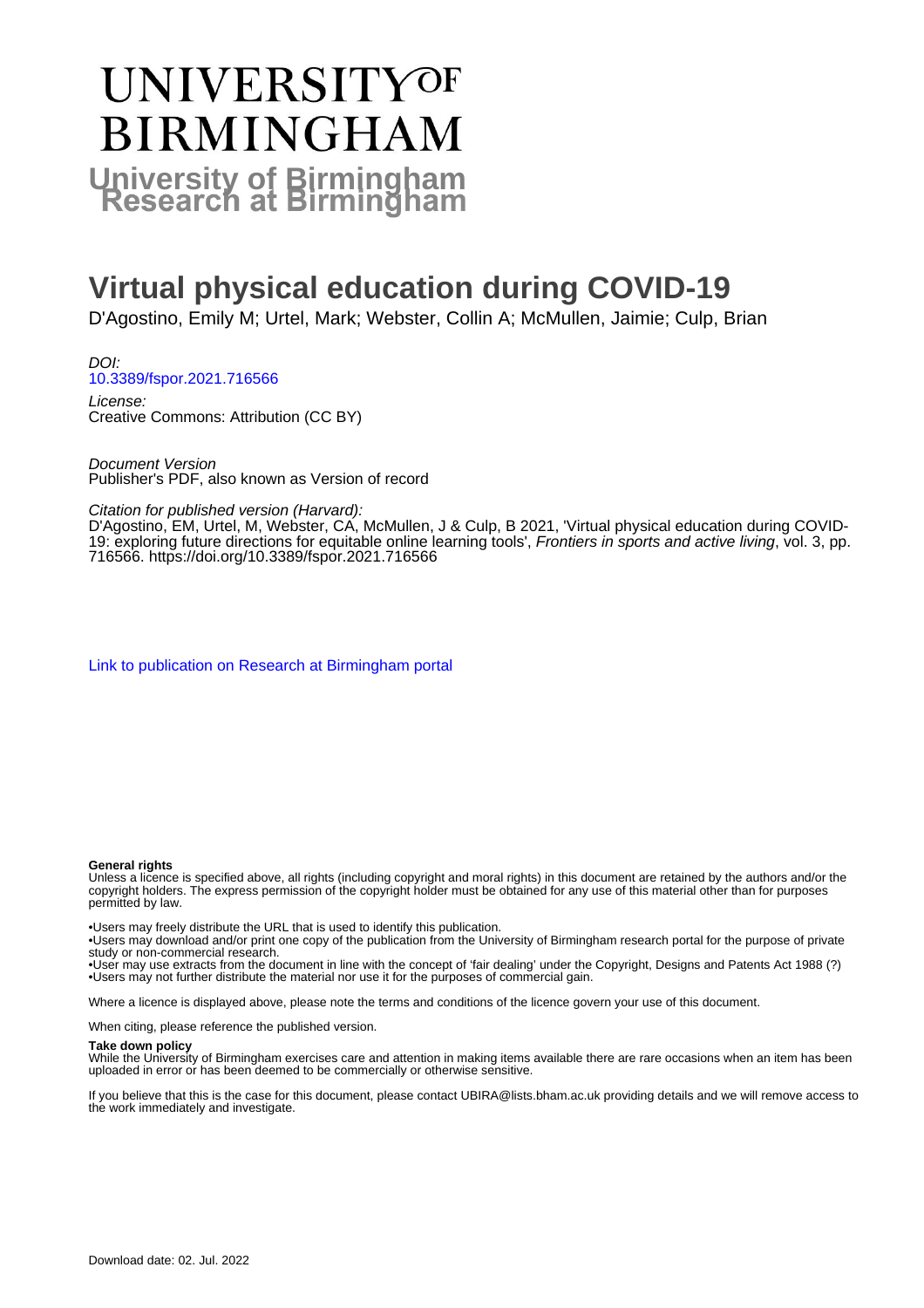



# [Virtual Physical Education During](https://www.frontiersin.org/articles/10.3389/fspor.2021.716566/full) COVID-19: Exploring Future Directions for Equitable Online Learning Tools

Emily M. D'Agostino 1,2\*, Mark Urtel<sup>3</sup>, Collin A. Webster<sup>4</sup>, Jaimie McMullen<sup>5</sup> and Brian Culp<sup>6</sup>

*<sup>1</sup> Department of Family Medicine and Community Health, Duke University School of Medicine, Durham, NC, United States, <sup>2</sup> Department of Orthopaedic Surgery, Duke University School of Medicine, Durham, NC, United States, <sup>3</sup> Department of Kinesiology, Indiana University Purdue University Indianapolis, Indianapolis, IN, United States, <sup>4</sup> Department of Physical Education, University of South Carolina, Columbia, SC, United States, <sup>5</sup> School of Sport and Exercise Science, University of Northern Colorado, Greeley, CO, United States, <sup>6</sup> Department of Health Promotion and Physical Education, Kennesaw State University, Kennesaw, GA, United States*

#### **OPEN ACCESS**

#### Edited by:

*Lisette Claire Burrows, University of Waikato, New Zealand*

#### Reviewed by:

*Mara Simon, Springfield College, United States Sara Barnard Flory, University of South Florida, United States*

> \*Correspondence: *Emily M. D'Agostino [emily.m.dagostino@duke.edu](mailto:emily.m.dagostino@duke.edu)*

#### Specialty section:

*This article was submitted to Physical Education and Pedagogy, a section of the journal Frontiers in Sports and Active Living*

> Received: *28 May 2021* Accepted: *03 August 2021* Published: *26 August 2021*

#### Citation:

*D'Agostino EM, Urtel M, Webster CA, McMullen J and Culp B (2021) Virtual Physical Education During COVID-19: Exploring Future Directions for Equitable Online Learning Tools. Front. Sports Act. Living 3:716566. doi: [10.3389/fspor.2021.716566](https://doi.org/10.3389/fspor.2021.716566)*

**Introduction:** School closures prompted by the COVID-19 pandemic reduced opportunities for US youth to be physically active and disproportionately impacted health disparities in this population. Physical education provides the largest intervention to support the physical activity of school-aged youth, but teachers' opinions about how to maintain quality programming during virtual learning periods remain unexplored. Applying a diversity, equity and inclusion framework, this study explored physical education teachers' perceived significance of different design features for an online teaching tool to promote physical activity equity during school closures.

**Methods:** Previous literature and focus groups informed the development of a survey administered in summer/fall 2020. Survey participants (*n* = 60) were physical education teachers from 400 randomly selected US preschool-12th grade schools drawing from a national database. Participants rated the significance of four design features in relation to five key attributes of an online supplement to in-person physical education programs. One-way ANOVAs were used to assess differences in teachers' ratings by demographic characteristics.

Results: Between-group differences were found in teacher ratings of design features related to the usability, accessibility, equitability, and formal assessment capabilities of an online physical education tool. Differences were based on teacher gender, school level, and geographic location.

**Conclusions:** Future research to promote physical activity equity among preschool-12th grade youth should examine tailored virtual physical education learning tools that address what teachers perceive to be the most significant design features to support equitable physical education among diverse student groups.

Keywords: virtual tools, online physical education, health equity, youth, school, students, COVID-19, diversity equity inclusion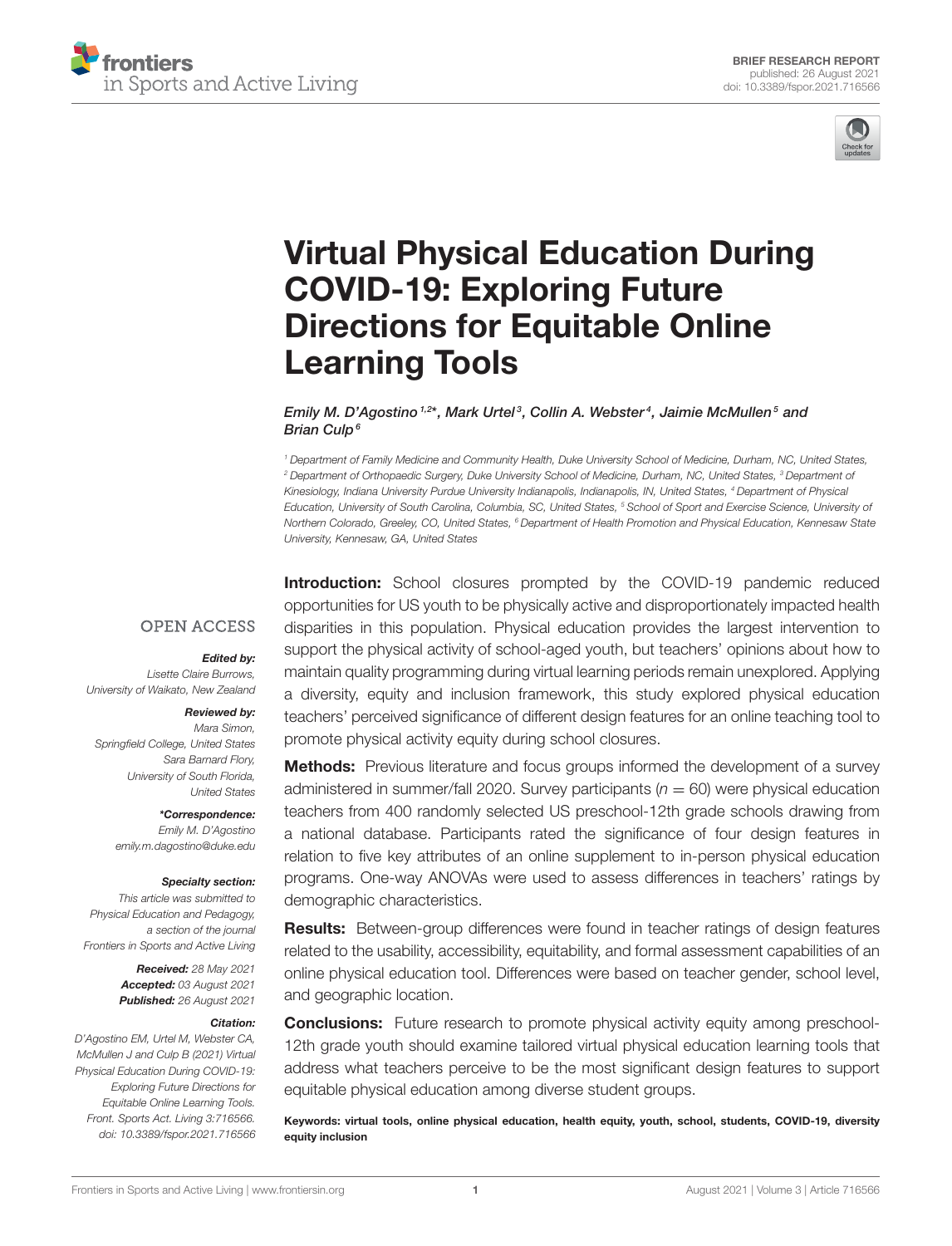# INTRODUCTION

The disproportionate impact of coronavirus disease 2019 (COVID-19) on vulnerable populations has highlighted grave health inequities [\(Berkowitz et al., 2020\)](#page-6-0), particularly among marginalized youth [\(Fortuna et al., 2020;](#page-6-1) [Morales et al.,](#page-6-2) [2020\)](#page-6-2). School settings provide youth with critical opportunities for physical activity (PA), a key driver of positive physical, social-emotional and mental health among youth [\(WHO,](#page-6-3) [2020\)](#page-6-3). However, recent reports document PA-related effects of the COVID-19 pandemic on US school-aged youth, including decreases in PA participation and increases in sedentary behavior during home learning periods compared with prior to the COVID-19 pandemic [\(Dunton et al.,](#page-6-4) [2020\)](#page-6-4). COVID-19 also has indirect effects on minority and low-income youth, including exacerbated poverty, learning losses, poorer social-emotional and mental health, and higher school dropout rates attributable to school closures (Christakis et al., [2020;](#page-6-5) [Dorn et al., 2020;](#page-6-6) [Schulz et al., 2020;](#page-6-7) [Benfer et](#page-6-8) al., [2021\)](#page-6-8).

School physical education represents the largest youth PA intervention worldwide, given that physical education is a compulsory subject in many school curricula. Although usual in-person physical education programming is not without challenges [\(Hardman, 2008\)](#page-6-9), school closures due to COVID-19 created a new host of obstacles. As preschool through 12th grade (P-12) physical education shifted to virtual learning platforms [\(Webster et al., 2021\)](#page-6-10), physical education teachers and administrators were swiftly required to deliver robust virtual programs without adequate training and provision of appropriate teaching and learning resources. Online learning is, by its own nature, inequitable for school-aged youth, due in part to unequal access to technology, consistent high speed internet, adult supervision and support, sports equipment, and physical space to participate in online physical education [\(Daum, 2020\)](#page-6-11). Additional inequities are presented for youth with disabilities who are particularly dependent on school physical education for PA engagement, and face barriers to being physically active in home environments [\(Esentürk,](#page-6-12) [2020\)](#page-6-12).

If designed appropriately, online physical education may have the potential to reduce health disparities related to inequitable opportunities for PA engagement [\(Draper et al., 2021\)](#page-6-13). The perspectives of physical education teachers are paramount to the design of online physical education resources that optimally supplement and support quality in-person programming, taking into consideration the diverse learning and PA needs of students. In light of pervasive inequities in youth PA, this study applied a diversity, equity and inclusion framework (Dashper and Fletcher, [2013\)](#page-6-14). The aim of the current study was to examine US P-12 physical education teachers' perceived significance of different design features for an online teaching tool to promote PA equity during school closures. This study was developed as an exploratory pilot investigation to inform next steps toward the development of such a tool for professional practice and applied research in the area of equitable online physical education.

# MATERIALS AND METHODS

#### Participants and Sampling Procedure

Participants in this study included 60 current P-12 physical education teachers representing all regions of the US. Originally, 400 P-12 schools were identified using a proportionate random sampling technique as harvested from the Institute of Education National Center for Education Statistics (IES-NES) database [\(https://nces.ed.gov/ccd/schoolsearch/\)](https://nces.ed.gov/ccd/schoolsearch/). This database includes all schools in the US listed by state. The list of schools for each state spans numerous webpages with ∼10 schools included per page. Schools from each state and the District of Columbia were selected based on the percentage makeup of each state (i.e., number of webpages listing schools for the state) to the total number of pages of schools listed on the IES-NCES website. For example, there were 89 pages listing schools for Alabama. This represented 0.01% of the total number of pages for all schools listed on the website. Accordingly, three pages were randomly selected to represent Alabama schools, and one school from each of these three pages was randomly selected to search for physical education teachers' email addresses. Email addresses for all physical education teachers listed on a given school website were obtained. For any school that was identified as a charter or magnet school, or in cases where no email address for a physical education teacher could be found, another school from the same page was randomly selected. If physical education teacher emails could not be obtained from any of the schools listed on a page, another page was randomly selected. A blanket invitation to participate in the study was sent to all procured email addresses asking recipients to complete an electronic survey. There were no incentives offered to complete the survey. From the initial email, there were 18 "failure to deliver" automated replies; additionally, three prospective participants replied that they were unable to complete the survey (district/corporation policy). A reminder email was sent one week later. In all, individuals invited to participate had 14 days to complete the survey. The final response rate for the survey was 16%. This study was approved by the Indiana University Institutional Review Board.

#### Survey Design

The research team developed an electronic survey for this study (**[Appendix A](#page-5-0)**) using Qualtrics, based on previous literature [\(Smith and Boling, 2009\)](#page-6-15) and the results of three focus group interviews the team conducted with P-12 physical education teachers. Convenience sampling was used to recruit nine teachers for the focus groups. Each interview lasted ∼75 min. Interviews focused on the teachers' experiences and recommendations with respect to online physical education, particularly in reference to the recent shift in virtual teaching and learning. The interviews were held virtually and recorded via Zoom, and then transcribed verbatim. Transcripts were qualitatively analyzed using inductive analytic methods to identify patterns in the data. Overall, five key attributes of online physical education were used to frame the survey: usability, accessibility, equitability, facilitation of formal assessment, and capacity for PA tracking. Specifically, teachers described how the pivot to remote learning could marginalize a particular set of students. Examples provided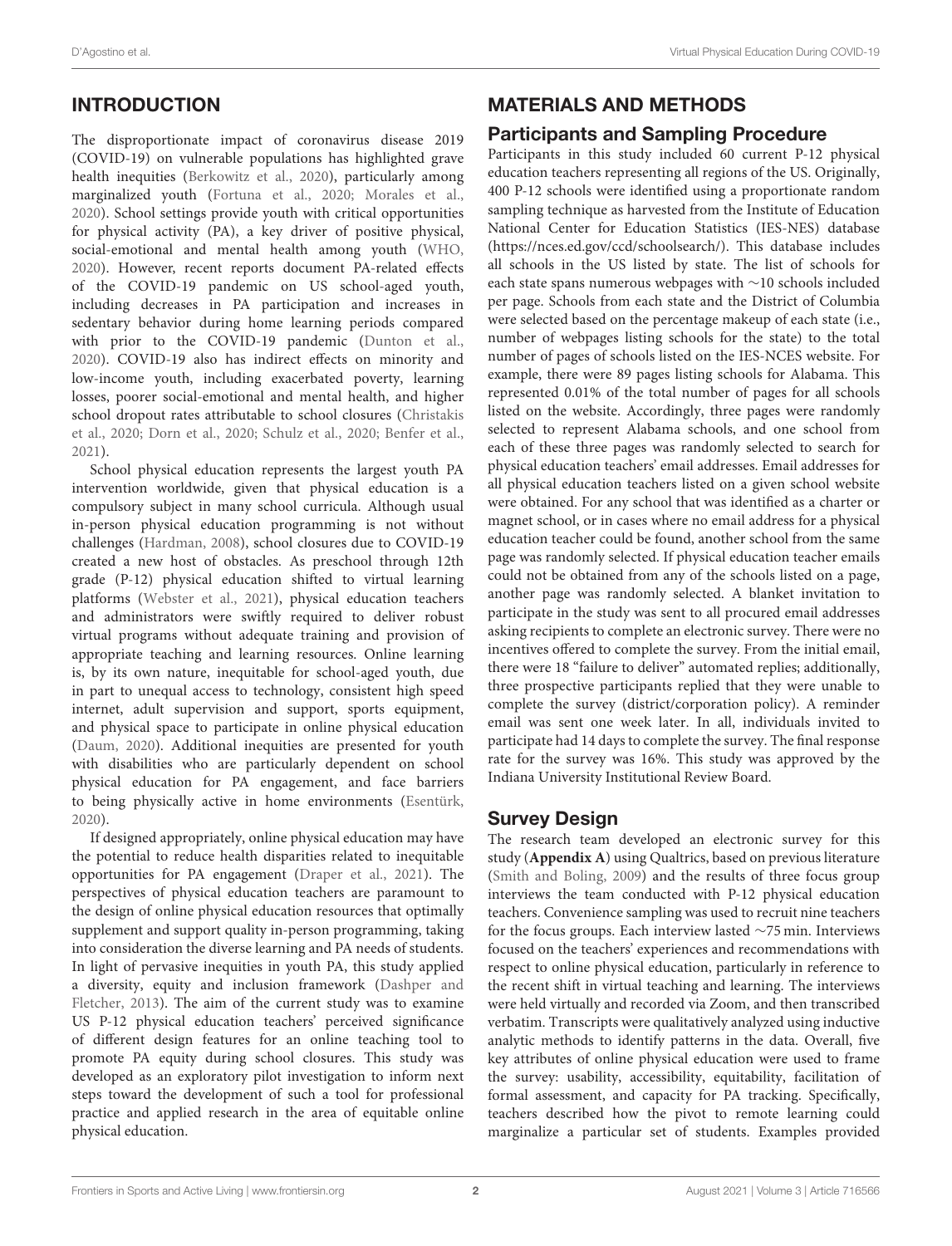from the teachers included students with disabilities, students living in multi-generational households at a low socio-economic status, students from households with English as a new language, and racial/ethnic minority student populations. Additionally, four design features specific to organizing and providing online resources were identified as potentially helpful in addressing each attribute: a bank of videos for teachers to learn from, a bank of videos for students to view, a listing of activities cataloged by learning standards, and a discussion board for teachers. The survey included an item for each key attribute (including a definition of the attribute and relevant examples), asking participants to rate the significance of each of the 4 aforementioned design features to enhancing the attribute. A rating scale of 0–100 was used with 0 indicating "not at all significant" and 100 indicating "very significant." Additional items were included on the survey to gather information about participant demographics, including gender, age range, school level (elementary, middle school, or high school), geographic location (coastal or non-coastal), and years of teaching experience.

#### Statistical Analysis

Descriptive statistics were calculated for participant demographics and significance ratings of each design feature by key attribute. Then, for each key attribute, separate oneway analyses of variance (ANOVA) were performed to assess differences in significance ratings for each design feature by teacher demographics (gender, age, school level, geographic location, years of teaching experience). SPSS software (version 27) was used, and a 0.05 significance level was applied for all models.

#### RESULTS

Participant demographics are presented in **[Table 1](#page-3-0)**. Participants were 52% male, mostly between 35–54 years (61%), 58% noncoastal geographic locations, and mostly elementary school level teachers (62%; mean [SD] years of teaching experience: 17.4 [11.1]).

The median significance ratings for each design feature by key attribute are presented in **[Table 2](#page-4-0)**. Across participants, a bank of videos for students to view was rated the highest in relation to the usability (86.0), accessibility (86.5), and assessment feasibility (81.5) of an online physical education tool. Regarding the equitability of such a tool, participants rated a discussion board for teachers as the most significant design feature (82.0). A list of activities cataloged by standards was rated as the most significant design feature with respect to being able to track students' PA (90.0).

When considering demographic variables, there was a statistically significant interaction effect for the usability attribute,  $F_{(2,57)} = 4.57$ ,  $p = 0.04$ . Main effects analysis revealed a significant effect for gender ( $p < 0.01$ ) with higher ratings among female teachers than male teachers for the design feature of listing standards-aligned activities. There was also a statistically significant interaction effect for the accessibility attribute,  $F_{(3,56)} = 10.50, p < 0.01$ , with follow-up analysis again <span id="page-3-0"></span>**TABLE 1** | Demographics of survey respondents  $(n = 60)$ .

|                             | $\mathsf{n}$ | $\frac{0}{0}$ |
|-----------------------------|--------------|---------------|
|                             |              |               |
| Gender                      |              |               |
| Female                      | 29           | 48            |
| Male                        | 31           | 52            |
| Age range (years)           |              |               |
| $25 - 34$                   | 10           | 17            |
| $35 - 44$                   | 20           | 33            |
| $45 - 54$                   | 17           | 28            |
| $55+$                       | 13           | 22            |
| Geographic location         |              |               |
| Coastal                     | 25           | 42            |
| Non-coastal                 | 35           | 58            |
| School level                |              |               |
| Elementary                  | 37           | 62            |
| Middle grades               | 13           | 22            |
| <b>High School</b>          | 10           | 16            |
| Teaching experience (years) | 17.4         | $SD = 11.1$   |

*SD, standard deviation.*

indicating a significant effect for gender ( $p = 0.03$ ). Specifically, male teachers rated a simple listing of activities lower than female teachers in relation to the usability attribute.

Additionally, there was a significant interaction effect for the equitability attribute,  $F_{(3,57)} = 5.00$ ,  $p = 0.03$ . Main effects analysis showed a significant effect for region ( $p < 0.01$ ) with teachers in non-coastal locations rating the bank of videos for students to view that could be directly used in their teaching higher than teachers in coastal locations. Finally, there was a significant interaction effect for the key attribute of facilitating formal assessment,  $F_{(3,57)} = 5.53$ ,  $p = 0.03$ , with followup analysis demonstrating a significant effect for school level  $(p = 0.01)$ . High school teachers rated the bank of videos for students to view that could be directly used in their teaching at a lower level of significance than middle school or elementary school teachers.

#### **DISCUSSION**

In order to promote accessible and equitable online physical education learning to increase PA engagement, intentional, systematic approaches must be adopted that support the needs of P-12 physical education teachers. Based on a stratified national random sample, this pilot work drew upon the perspectives of physical education teachers to better understand which design features may best support the efficacy of an online physical education tool's key attributes.

Teachers' prioritization of different design features for certain attributes varied across gender (usability and accessibility), geographic location (equitability), and school level (facilitation of formal assessment). Promoting access to PA in diverse home environments will require tailoring and tool flexibility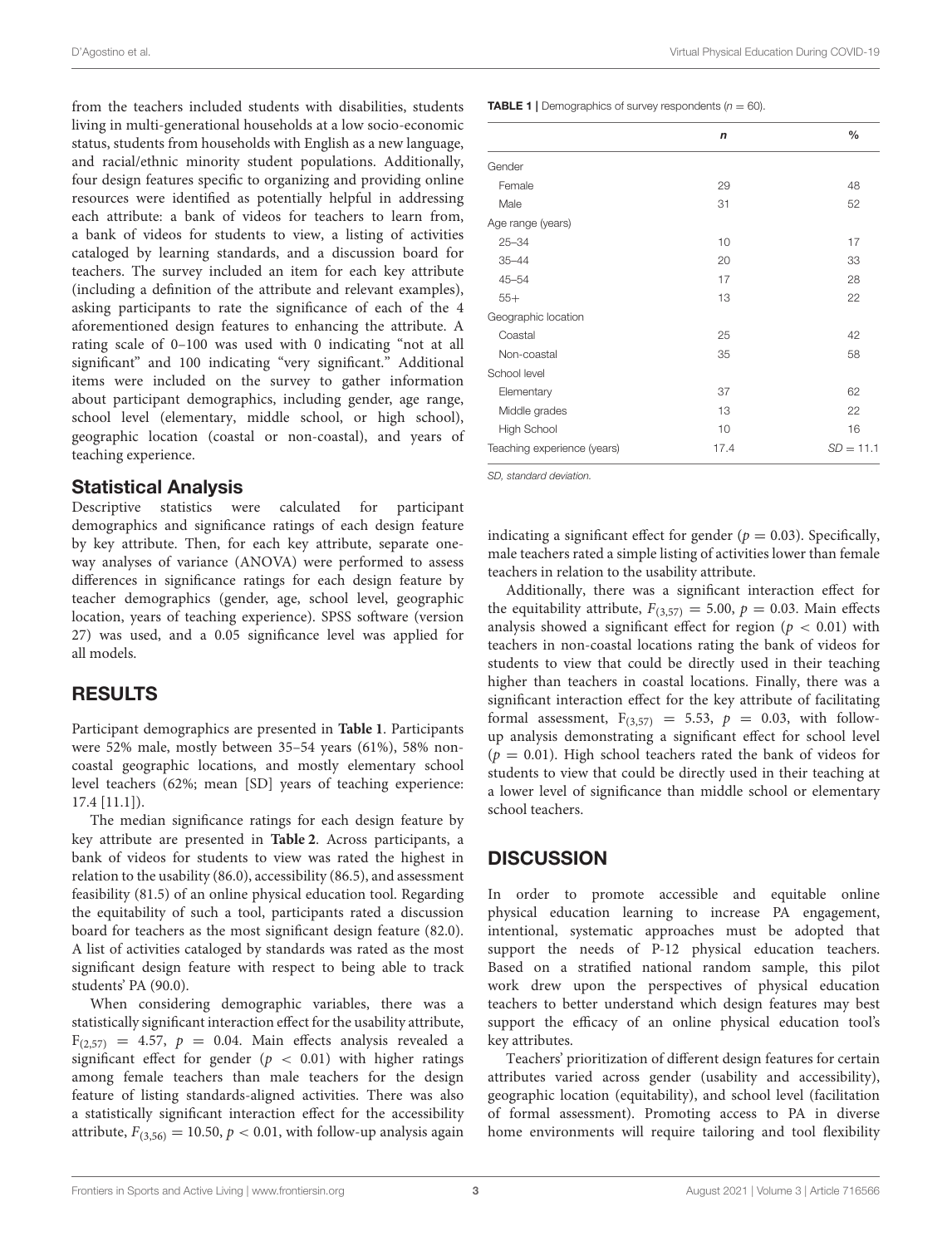| Median (IQR)                                              |         | Gender |      |           |           | Age group (years) | Geographic location |             |         | <b>School level</b> |        |        |
|-----------------------------------------------------------|---------|--------|------|-----------|-----------|-------------------|---------------------|-------------|---------|---------------------|--------|--------|
|                                                           | Overall | F      | M    | $25 - 34$ | $35 - 44$ | $45 - 54$         | $55+$               | Non-coastal | Coastal | EL.                 | МG     | HS     |
| <b>Usability</b>                                          |         |        |      |           |           |                   |                     |             |         |                     |        |        |
| Bank of videos for teachers to learn from                 | 81      | 82     | 80   | 90        | 80.5      | 75                | 81                  | 81          | 81      | 85                  | 78     | 80     |
|                                                           | (26.5)  | (28)   | (30) | (32)      | (20)      | (37)              | (30)                | (37)        | (24)    | (27)                | (29)   | (41)   |
| Bank of videos for students to view                       | 86      | 87     | 85   | 90        | 89        | 85                | 76                  | 90          | 80      | 80                  | 91     | 90     |
|                                                           | (28)    | (24)   | (30) | (28.5)    | (22.5)    | (24.5)            | (38.0)              | (28)        | (23)    | (26.5)              | (33.5) | (39)   |
| List of activities cataloged by standards                 | 82.5    | 83     | 80   | 85        | 84        | 80                | 79                  | 87          | 80      | 80                  | 88.5   | 75     |
|                                                           | (29.5)  | (27)   | (35) | (31.2)    | (26)      | (21.5)            | (39)                | (29)        | (30)    | (27.5)              | (23.7) | (60)   |
| Discussion board for teachers                             | 85      | 90     | 85   | 87.5      | 95        | 85                | 80                  | 90          | 85      | 79                  | 90.5   | 85     |
|                                                           | (46.2)  | (48.5) | (40) | (51)      | (38.5)    | (35.5)            | (56.5)              | (50)        | (37)    | (50)                | (35)   | (42)   |
| <b>Accessibility</b>                                      |         |        |      |           |           |                   |                     |             |         |                     |        |        |
| Bank of videos for teachers to learn from                 | 80      | 80     | 80   | 83        | 84.5      | 84                | 75                  | 84          | 77      | 77                  | 82     | 79     |
|                                                           | (38.5)  | (39)   | (39) | (39.2)    | (47.2)    | (40)              | (36)                | (39)        | (45.5)  | (46)                | (17.2) | (40)   |
| Bank of videos for students to view                       | 86.5    | 80     | 90   | 90        | 97.5      | 80                | 72                  | 90          | 72      | 80                  | 87.25  | 90     |
|                                                           | (40)    | (44)   | (40) | (39.2)    | (36.2)    | (35)              | (30.5)              | (25)        | (49.5)  | (40)                | (23.2) | (50)   |
| List of activities cataloged by standards                 | 82      | 80     | 90   | 85        | 84        | 81                | 82                  | 89          | 82      | 80                  | 90     | 95     |
|                                                           | (39.7)  | (31)   | (40) | (41.2)    | (28.7)    | (41)              | (38.5)              | (39)        | (43.5)  | (42.5)              | (19.7) | (40)   |
| Discussion board for teachers                             | 77.5    | 76     | 79   | 67.5      | 90        | 75                | 79                  | 71          | 90      | 79                  | 85     | 67     |
|                                                           | (45)    | (45)   | (33) | (50)      | (41.5)    | (50.5)            | (41)                | (41)        | (46)    | (44)                | (26.7) | (52.5) |
|                                                           |         |        |      |           |           |                   |                     |             |         |                     |        |        |
| Equitability<br>Bank of videos for teachers to learn from |         |        |      |           |           |                   |                     |             |         |                     |        |        |
|                                                           | 80      | 75     | 81   | 69        | 80.5      | 81                | 65                  | 85          | 69      | 75                  | 85     | 75     |
| Bank of videos for students to view                       | (44)    | (50)   | (37) | (55)      | (30)      | (47.5)            | (35.5)              | (42)        | (32.5)  | (44.5)              | (26)   | (55)   |
|                                                           | 76      | 77     | 75   | 72        | 76        | 77                | 70                  | 87          | 70      | 75                  | 90     | 67     |
|                                                           | (30.7)  | (30.5) | (41) | (42.5)    | (29)      | (47.5)            | (23.5)              | (36)        | (25.5)  | (30)                | (18.7) | (38)   |
| List of activities cataloged by standards                 | 78      | 80     | 70   | 68        | 82.5      | 80                | 76                  | 88          | 70      | 80                  | 94.5   | 51     |
|                                                           | (44.5)  | (41)   | (50) | (62.7)    | (54.5)    | (46.5)            | (33.5)              | (49)        | (37.5)  | (39.5)              | (23.5) | (48.5) |
| Discussion board for teachers                             | 82      | 75     | 85   | 86        | 84        | 76                | 85                  | 76          | 85      | 76                  | 92     | 85     |
|                                                           | (41.2)  | (44)   | (40) | (54.5)    | (30.7)    | (42)              | (42)                | (49)        | (40)    | (45.5)              | (28.5) | (47)   |
| <b>Assessment</b>                                         |         |        |      |           |           |                   |                     |             |         |                     |        |        |
| Bank of videos for teachers to learn from                 | 81      | 83     | 70   | 70        | 77.5      | 90                | 77                  | 82          | 80      | 77                  | 85.5   | 75     |
|                                                           | (33.7)  | (17.5) | (50) | (44)      | (25.2)    | (35.5)            | (39.5)              | (37)        | (31)    | (30.5)              | (21)   | (55)   |
| Bank of videos for students to view                       | 81.5    | 84     | 70   | 84.5      | 80        | 90                | 75                  | 79          | 84      | 80                  | 89.5   | 80     |
|                                                           | (35.7)  | (51)   | (50) | (40.7)    | (33.2)    | (32)              | (52)                | (35)        | (33)    | (38)                | (17.2) | (55)   |
| List of activities cataloged by standards                 | 79      | 80     | 75   | 95        | 70        | 78                | 89                  | 75          | 84      | 78                  | 89.5   | 70     |
|                                                           | (40.5)  | (30)   | (47) | (52)      | (38)      | (48.5)            | (30)                | (49)        | (30)    | (47.5)              | (41)   | (80)   |
| Discussion board for teachers                             | 80.5    | 80     | 83   | 95        | 75        | 81                | 80                  | 70          | 90      | 80                  | 88.50  | 75     |
|                                                           | (43.2)  | (39)   | (40) | (45.7)    | (36)      | (54)              | (32)                | (49)        | (27.5)  | (49)                | (25.2) | (64)   |
| <b>Tracking PA</b>                                        |         |        |      |           |           |                   |                     |             |         |                     |        |        |
| Bank of videos for teachers to learn from                 | 75.5    | 76     | 70   | 87.5      | 71        | 81                | 69                  | 81          | 71      | 70                  | 91     | 76     |
|                                                           | (50)    | (45)   | (52) | (48.5)    | (64)      | (50)              | (39)                | (50)        | (53.5)  | (51)                | (29.2) | (29.2) |
| Bank of videos for students to view                       | 77      | 78     | 75   | 77.5      | 77        | 80                | 70                  | 76          | 80      | 75                  | 93.5   | 69     |
|                                                           | (48)    | (44.5) | (50) | (44)      | (63)      | (49.5)            | (38)                | (50)        | (36)    | (49)                | (21.2) | (45.5) |
| List of activities cataloged by standards                 | 90      | 90     | 90   | 100       | 86.5      | 90                | 76                  | 88          | 90      | 81                  | 95.5   | 90     |
|                                                           | (29.7)  | (25)   | (45) | (13.7)    | (27.2)    | (47.5)            | (38)                | (29)        | (37.5)  | (30)                | (16.2) | (45)   |
| Discussion board for teachers                             | 77      | 75     | 79   | 90        | 74.5      | 70                | 80                  | 71          | 80      | 75                  | 86.5   | 74     |
|                                                           | (49.2)  | (48.5) | (50) | (38.5)    | (46.5)    | (54)              | (33.5)              | (50)        | (44)    | (48.5)              | (35.7) | (68.5) |

<span id="page-4-0"></span>ES, elementary school; F, female; HS, high school; IQR, interquartile range; M, male; MS, middle school; PA, physical activity.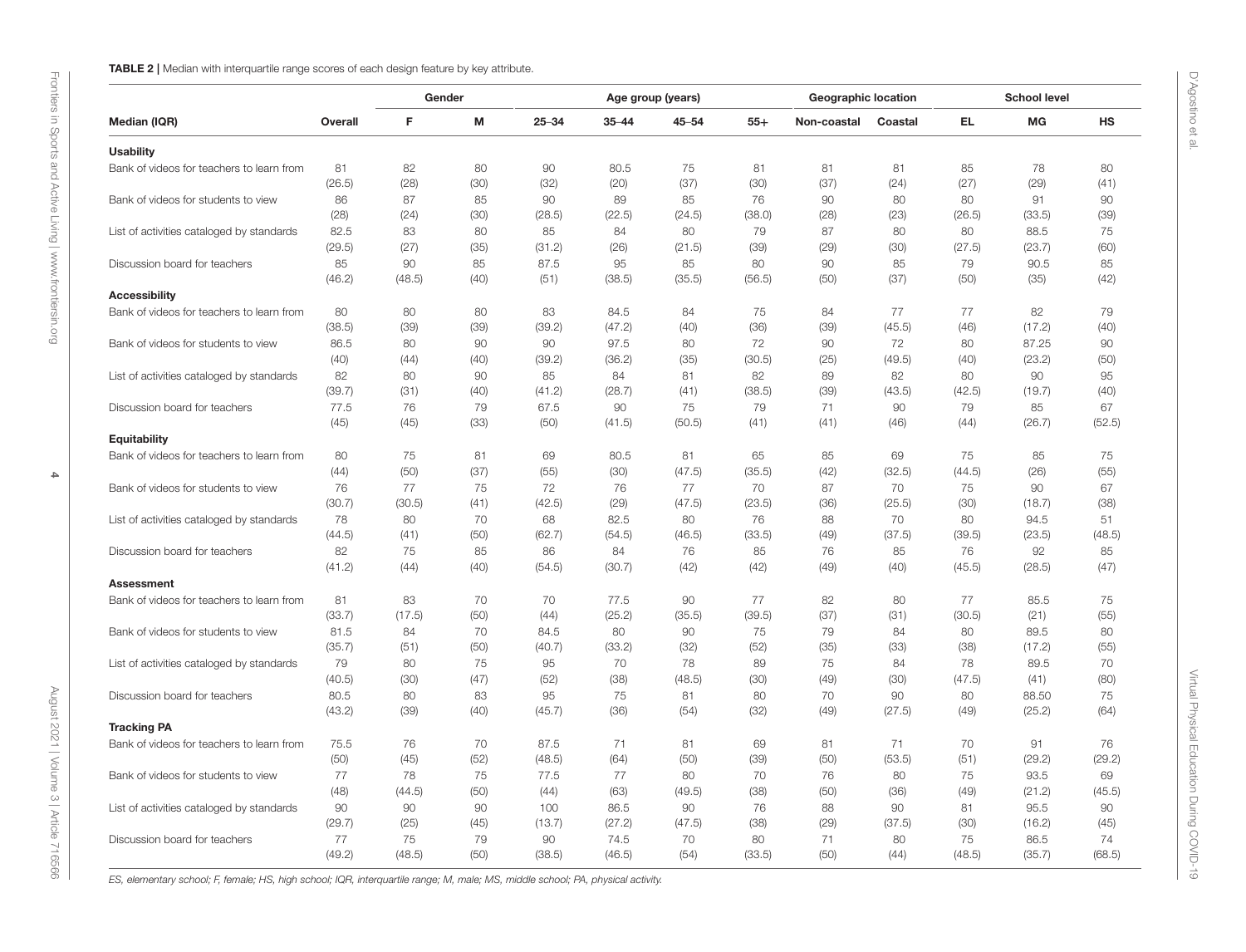to meet the needs of P-12 physical education teachers and their students. These findings have implications for the development of equitable online physical education instructional resources to optimally support P-12 physical educators across different teacher populations and regions. Specifically, physical educators seek robust and nimble online resources that have the capability to be tailored to their particular contextual and student needs, so they can continue to serve all students even when in-person programming is not possible. In order to address systematic inequities that prevent participation in remote physical education learning, customizable tools that support educators in developing their own content or modifying existing content may be necessary. Future research in this area should examine ways to promote access and participation in online physical education amongst diverse student groups through supporting educators with supplemental online materials based on youth access to parent/sibling supervision, safe/spacious indoor/outdoor settings, equipment, self-efficacy and ability.

Although online resources are already available for educators, they are not sufficient to meet current physical education teacher needs. For example, recent literature determined that "student access to online learning" and "availability of teacher resources" were substantial challenges related to online physical education instruction during the COVID-19 pandemic (Pavlovic et al., [2021\)](#page-6-16). Similarly, Mercier et al. reported that 20% of physical education teachers felt less effective teaching their students online during the pandemic. The authors inferred that teacher responses may not reflect actual learning given that half of the sample did not use assignments or video instruction [\(Mercier et al., 2021\)](#page-6-17). Moreover, a scoping review by Killian et al. found that no prior research has evaluated the efficacy of online and blended instruction to promote or inhibit skill development or promote PA outside of school [\(Killian et al.,](#page-6-18) [2019\)](#page-6-18). There is a clear need for further research to inform the development of customizable online learning tools that address physical education teacher needs, particular during periods of virtual instruction.

This study is strengthened by data drawn from a randomly selected, national sample of P-12 physical education teachers representing 400 schools, and with heterogeneity across teacher age, gender, years of experience, teaching level, and geographic region. Limitations include non-response bias from invited participants who opted not to enroll in the study, and inability to account for key sociodemographic factors that are related to developing equitable online P-12 physical education tools, including teacher race/ethnicity, urban/rural setting, and demographics of students taught [\(Evans, 2014;](#page-6-19) Hodge et al., [2017\)](#page-6-20). Additionally, as this study was exploratory, further research will benefit from further development and validation of methods that best capture the diverse needs of teachers and their students within the context of online physical education.

## **CONCLUSION**

The COVID-19 pandemic has had disproportionate impacts on US school-aged youth health disparities related to reduced opportunities for equitable PA. This preliminary study found higher prioritization of different design features for certain attributes across gender, geographic location, and school level for supporting standards-based, accessible, and equitable PA based on a national sample of P-12 physical education teachers. Pilot testing of an online tool that provides customizable physical education learning activities is a suitable next step for research to examine potential to promote PA engagement for diverse student groups. This tool has implications for supporting teachers in promoting PA equity among youth during COVID-19 and other times of virtual learning by offering learning models that can cater to different student populations with varied access to technology, resources, supervision, and equipment. Promoting equitable access to routine daily PA has potential to promote overall health equity related to preventing chronic conditions (cardiovascular disease, asthma, diabetes, obesity, and metabolic syndrome) [\(Biddle et al., 2004;](#page-6-21) Physical Activity Guidelines Advisory Committee, [2008;](#page-6-22) Gordon-Larsen et al., [2010;](#page-6-23) [Tammelin et al., 2014;](#page-6-24) [Yang et al., 2014\)](#page-6-25), as well as supporting mental health and reducing stress associated with traumas related to social isolation during the COVID-19 pandemic [\(Loades et al., 2021\)](#page-6-26).

## DATA AVAILABILITY STATEMENT

The raw data supporting the conclusions of this article will be made available by the authors, without undue reservation.

## ETHICS STATEMENT

The studies involving human participants were reviewed and approved by Indiana University Institutional Review Board. Written informed consent for participation was not required for this study in accordance with the national legislation and the institutional requirements.

# AUTHOR CONTRIBUTIONS

For this manuscript, all authors co-designed and implemented the study. MU conducted the analysis. EMD, MU and CAW prepared all sections of the text. All authors reviewed all sections of the text and approved the final version of this manuscript.

## SUPPLEMENTARY MATERIAL

<span id="page-5-0"></span>The Supplementary Material for this article can be found [online at: https://www.frontiersin.org/articles/10.3389/fspor.](https://www.frontiersin.org/articles/10.3389/fspor.2021.716566/full#supplementary-material) 2021.716566/full#supplementary-material